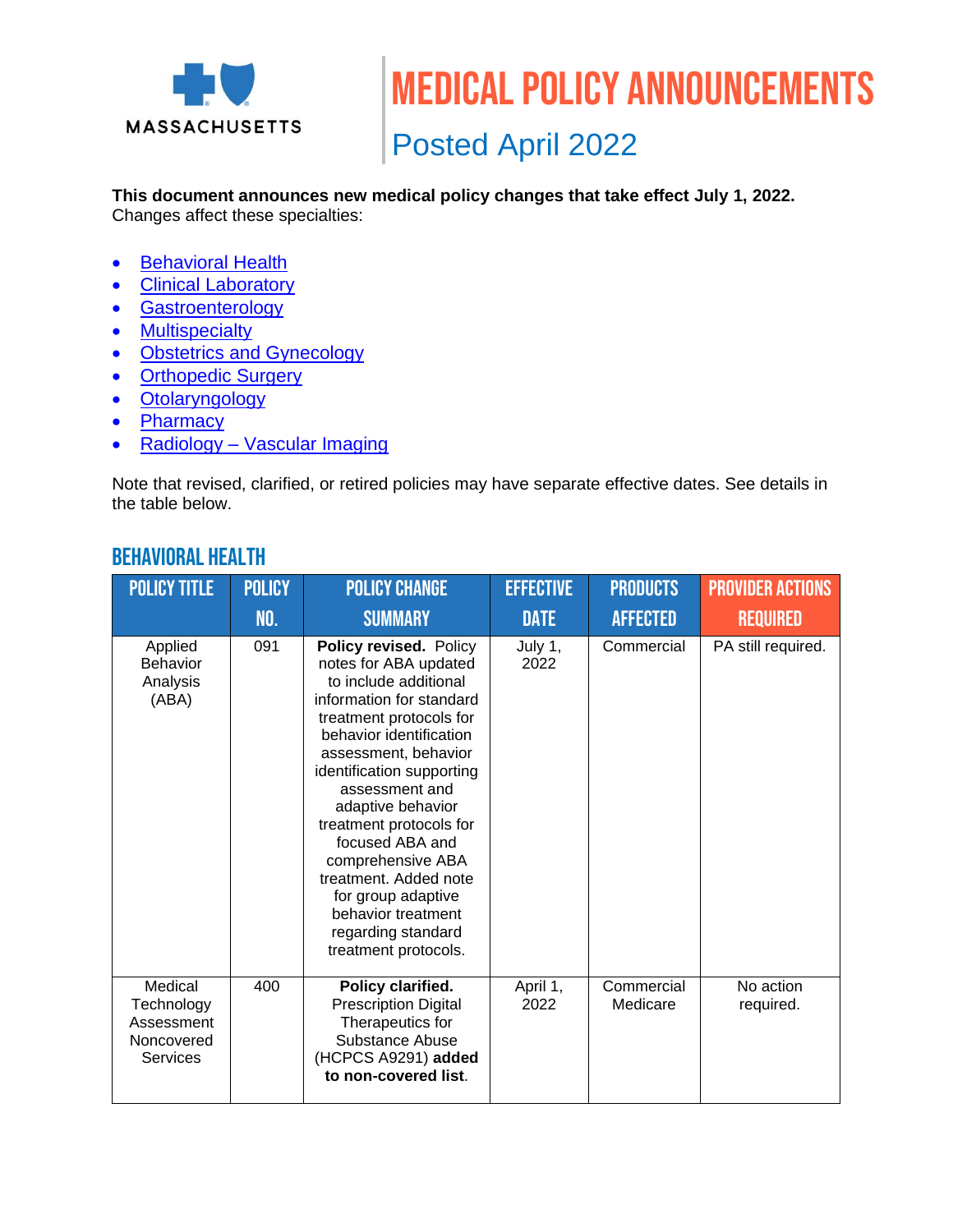## <span id="page-1-0"></span>Clinical Laboratory

| <b>POLICY TITLE</b>                                                  | <b>POLICY</b> | <b>POLICY CHANGE</b>                                           | <b>EFFECTIVE</b>  | <b>PRODUCTS</b>        | <b>PROVIDER ACTIONS</b> |
|----------------------------------------------------------------------|---------------|----------------------------------------------------------------|-------------------|------------------------|-------------------------|
|                                                                      | INO.          | <b>SUMMARY</b>                                                 | <b>DATE</b>       | <b>AFFECTED</b>        | <b>REQUIRED</b>         |
| Medical<br>Technology<br>Assessment<br>Noncovered<br><b>Services</b> | 400           | Policy clarified.<br>Wound panel added to<br>non-covered list. | March 17,<br>2022 | Commercial<br>Medicare | No action<br>required.  |

# <span id="page-1-1"></span>Gastroenterology

| <b>POLICY TITLE</b>                                                                                                               | <b>POLICY</b><br>NO. | <b>POLICY CHANGE</b><br><b>SUMMARY</b>              | <b>EFFECTIVE</b><br><b>DATE</b> | <b>PRODUCTS</b><br><b>AFFECTED</b> | <b>PROVIDER ACTIONS</b><br><b>REQUIRED</b> |
|-----------------------------------------------------------------------------------------------------------------------------------|----------------------|-----------------------------------------------------|---------------------------------|------------------------------------|--------------------------------------------|
|                                                                                                                                   |                      |                                                     |                                 |                                    |                                            |
| Endoscopic<br>retrograde<br>cholangio-<br>Pancreato-<br>graphy<br>(ERCP) with<br>Laser or<br>Electro-<br>hydraulic<br>Lithotripsy | 209                  | Policy is retired.<br>This is a covered<br>service. | April 1,<br>2022                | Commercial<br>Medicare             | No action<br>required.                     |

# **MULTISPECIALTY**

| <b>POLICY TITLE</b>                                  | <b>POLICY</b> | <b>POLICY CHANGE</b>                                                                                    | <b>EFFECTIVE</b> | <b>PRODUCTS</b>        | <b>PROVIDER ACTIONS</b> |
|------------------------------------------------------|---------------|---------------------------------------------------------------------------------------------------------|------------------|------------------------|-------------------------|
|                                                      | MO.           | <b>SUMMARY</b>                                                                                          | <b>DATE</b>      | <b>AFFECTED</b>        | <b>REQUIRED</b>         |
| Amniotic<br>Membrane<br>and Amniotic<br><b>Fluid</b> | 643           | Policy revised.<br>New investigational<br>statement added for<br>repair following Mohs<br>microsurgery. | July 1,<br>2022  | Commercial<br>Medicare | No action<br>required.  |

# <span id="page-1-2"></span>Obstetrics Gynecology

| <b>POLICY TITLE</b>                                             | <b>POLICY</b> | <b>POLICY CHANGE</b>                                                    | <b>EFFECTIVE</b> | <b>PRODUCTS</b>        | <b>PROVIDER ACTIONS</b> |
|-----------------------------------------------------------------|---------------|-------------------------------------------------------------------------|------------------|------------------------|-------------------------|
|                                                                 | NO.           | <b>SUMMARY</b>                                                          | <b>DATE</b>      | <b>AFFECTED</b>        | <b>REQUIRED</b>         |
| Maternal<br>Serum<br>Biomarkers for<br>Prediction of<br>Adverse | 163           | <b>New policy describing</b><br>ongoing investigational<br>indications. | April 1<br>2022  | Commercial<br>Medicare | No action<br>required.  |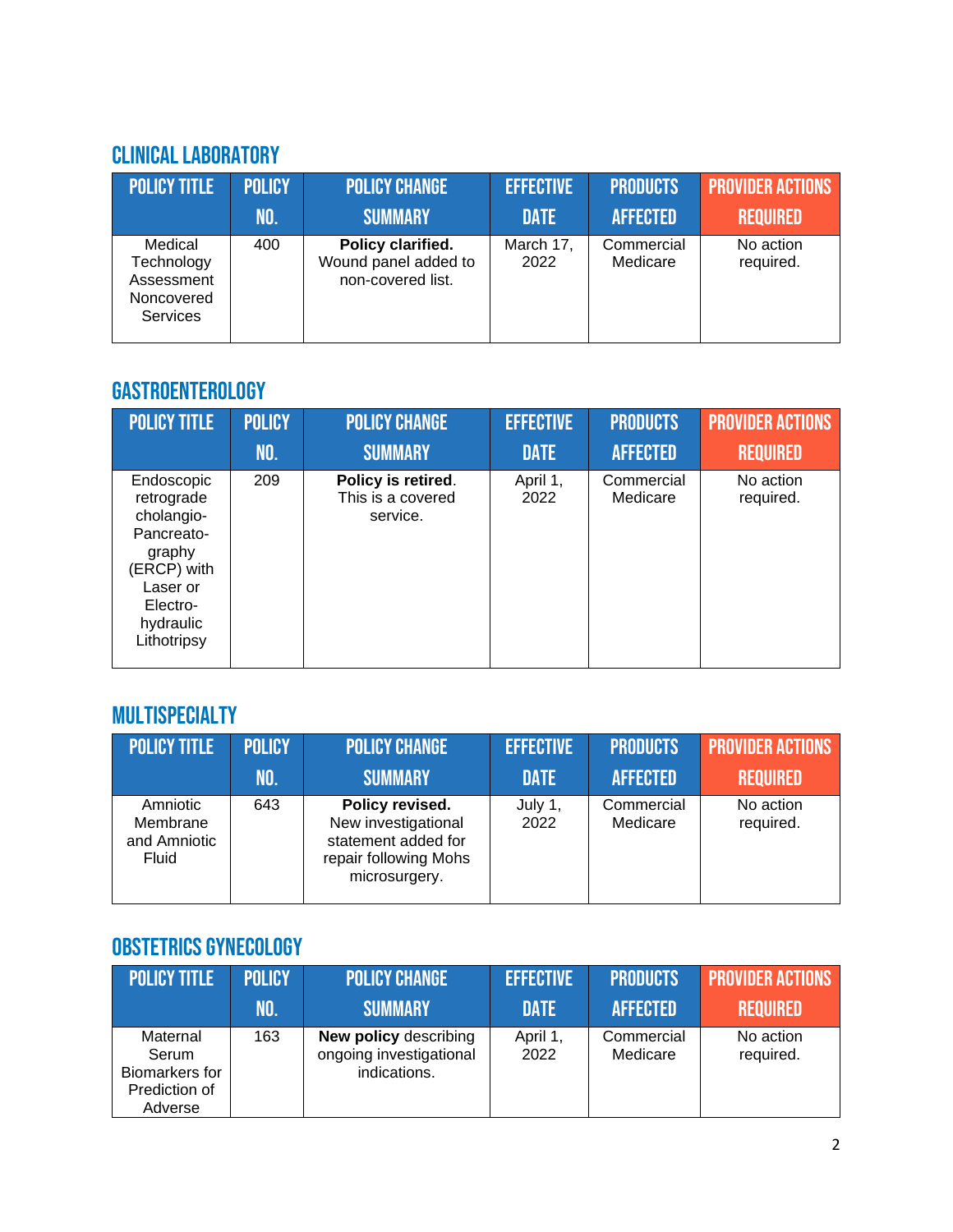| Obstetric<br>Outcomes                                                                                      |     | Noncovered CPT codes<br>moved from MP 400<br><b>Medical Technology</b><br>Assessment<br>Noncovered Services.                                                                       |                  |                        |                        |
|------------------------------------------------------------------------------------------------------------|-----|------------------------------------------------------------------------------------------------------------------------------------------------------------------------------------|------------------|------------------------|------------------------|
| Laparoscopic<br>and<br>Transcervical<br><b>Techniques</b><br>for the<br>Myolysis of<br>Uterine<br>Fibroids | 244 | Policy clarified.<br>Policy intent remains<br>unchanged.<br>Title changed to<br>Laparascopic,<br>percutaneous, and<br>transcervical techniques<br>for uterine fibroid<br>myolysis. | April 1,<br>2022 | Commercial<br>Medicare | No action<br>required. |

## <span id="page-2-0"></span>ORTHOPEDIC SURGERY

| <b>POLICY TITLE</b>                                                  | <b>POLICY</b> | <b>POLICY CHANGE</b>                                                                                                                      | <b>EFFECTIVE</b> | <b>PRODUCTS</b>        | <b>PROVIDER ACTIONS</b> |
|----------------------------------------------------------------------|---------------|-------------------------------------------------------------------------------------------------------------------------------------------|------------------|------------------------|-------------------------|
|                                                                      | NO.           | <b>SUMMARY</b>                                                                                                                            | <b>DATE</b>      | <b>AFFECTED</b>        | <b>REQUIRED</b>         |
| Medical<br>Technology<br>Assessment<br>Noncovered<br><b>Services</b> | 400           | Policy clarified.<br>Regenerative Peripheral<br>Nerve Interface (RPNI)<br>during amputation<br>added to list of non-<br>covered services. | April 1,<br>2022 | Commercial<br>Medicare | No action<br>required.  |

## <span id="page-2-1"></span>Otolaryngology

| <b>POLICY TITLE</b>                             | <b>POLICY</b> | <b>POLICY CHANGE</b>                                                                                                                                                                                                                                                                 | <b>EFFECTIVE</b> | <b>PRODUCTS</b>        | <b>PROVIDER ACTIONS</b> |
|-------------------------------------------------|---------------|--------------------------------------------------------------------------------------------------------------------------------------------------------------------------------------------------------------------------------------------------------------------------------------|------------------|------------------------|-------------------------|
|                                                 | <b>NO.</b>    | <b>SUMMARY</b>                                                                                                                                                                                                                                                                       | <b>DATE</b>      | <b>AFFECTED</b>        | <b>REQUIRED</b>         |
| Cryoablation<br>for Chronic<br><b>Rhinitis</b>  | 843           | Policy revised.<br>New investigational<br>indications described for<br>radiofrequency ablation<br>and laser ablation for<br>chronic rhinitis.<br>Title changed to<br>Cryoablation,<br>Radiofrequency<br>Ablation, and Laser<br><b>Ablation for Treatment</b><br>of Chronic Rhinitis. | July 1,<br>2022  | Commercial<br>Medicare | No action<br>required.  |
| Temporoman-<br>dibular Joint<br><b>Disorder</b> | 035           | Policy revised.<br>Investigational policy<br>statement modified to                                                                                                                                                                                                                   | July 1,<br>2022  | Commercial<br>Medicare | No action<br>required.  |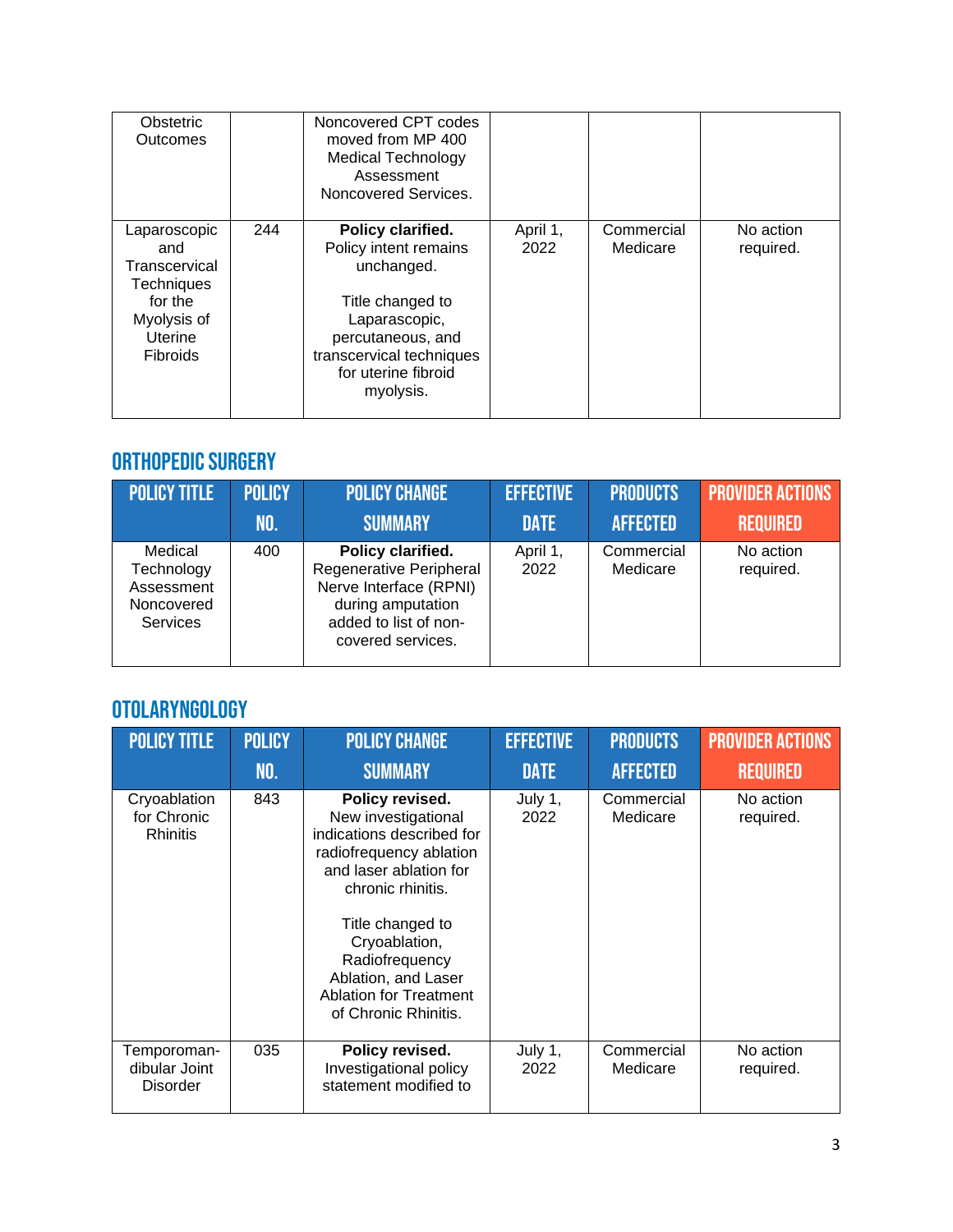| include dextrose<br>prolotherapy. |  |  |
|-----------------------------------|--|--|
|                                   |  |  |

## <span id="page-3-0"></span>**PHARMACY**

| <b>POLICY TITLE</b>                             | <b>POLICY</b> | <b>POLICY CHANGE</b>                                                                                                                                                                                                                                                                                                           | <b>EFFECTIVE</b> | <b>PRODUCTS</b> | <b>PROVIDER ACTIONS</b>                                                                                 |
|-------------------------------------------------|---------------|--------------------------------------------------------------------------------------------------------------------------------------------------------------------------------------------------------------------------------------------------------------------------------------------------------------------------------|------------------|-----------------|---------------------------------------------------------------------------------------------------------|
|                                                 | <b>NO.</b>    | <b>SUMMARY</b>                                                                                                                                                                                                                                                                                                                 | <b>DATE</b>      | <b>AFFECTED</b> | <b>REQUIRED</b>                                                                                         |
| Medicare<br>Advantage<br>Part B Step<br>Therapy | 020           | <b>Riabni moving to Step</b><br>1 medication (which<br>means it will no longer<br>require prior<br>authorization).<br><b>Truxima moving to</b><br><b>Step 2 medication</b><br>(prior authorization will<br>be required for<br>members new to<br>therapy; existing users<br>within the past 365 days<br>will be grandfathered). | July 1,<br>2022  | Medicare        | Providers will be<br>required to use<br>Riabni or<br>Ruxience prior to<br>use of Rituxan or<br>Truxima. |

## <span id="page-3-1"></span>Radiology-Vascular imaging

**The following updates will apply to the AIM Clinical Appropriateness Guidelines for Radiology**. You may access and download a copy of the current guidelines [here.](https://aimspecialtyhealth.com/resources/clinical-guidelines/radiology/) For questions related to the guidelines, please contact AIM via email at <u>aim.guidelines@aimspecialtyhealth.com</u>

| <b>AIM GUIDELINE</b>                                             | <b>POLICY CHANGE SUMMARY</b>                                                                                                                                                                                                                                                                                                                                                                                                                                                                                                | <b>EFFECTIVE</b> | <b>PRODUCTS</b>        | <b>PROVIDER ACTIONS</b>                           |
|------------------------------------------------------------------|-----------------------------------------------------------------------------------------------------------------------------------------------------------------------------------------------------------------------------------------------------------------------------------------------------------------------------------------------------------------------------------------------------------------------------------------------------------------------------------------------------------------------------|------------------|------------------------|---------------------------------------------------|
|                                                                  |                                                                                                                                                                                                                                                                                                                                                                                                                                                                                                                             | <b>DATE</b>      | <b>AFFECTED</b>        | <b>REQUIRED</b>                                   |
| Stenosis or<br>occlusion,<br>extracranial<br>carotid<br>arteries | Stenosis or occlusion,<br>extracranial carotid arteries<br>See separate indication for acute<br>stroke or transient ischemic attack.<br>Vascular imaging is considered<br>medically necessary in patients<br>who are candidates for carotid<br>revascularization in ANY of the<br>following scenarios:<br>Starting 5 years post-neck<br>rradiation and every 3<br>ears thereafter<br>Initial evaluation of carotid<br>calcification incidentally<br>etected on nonvascula<br>Surveillance of established<br>carotid disease | June 12,<br>2022 | Commercial<br>Medicare | Prior<br>authorization still<br>required via AIM. |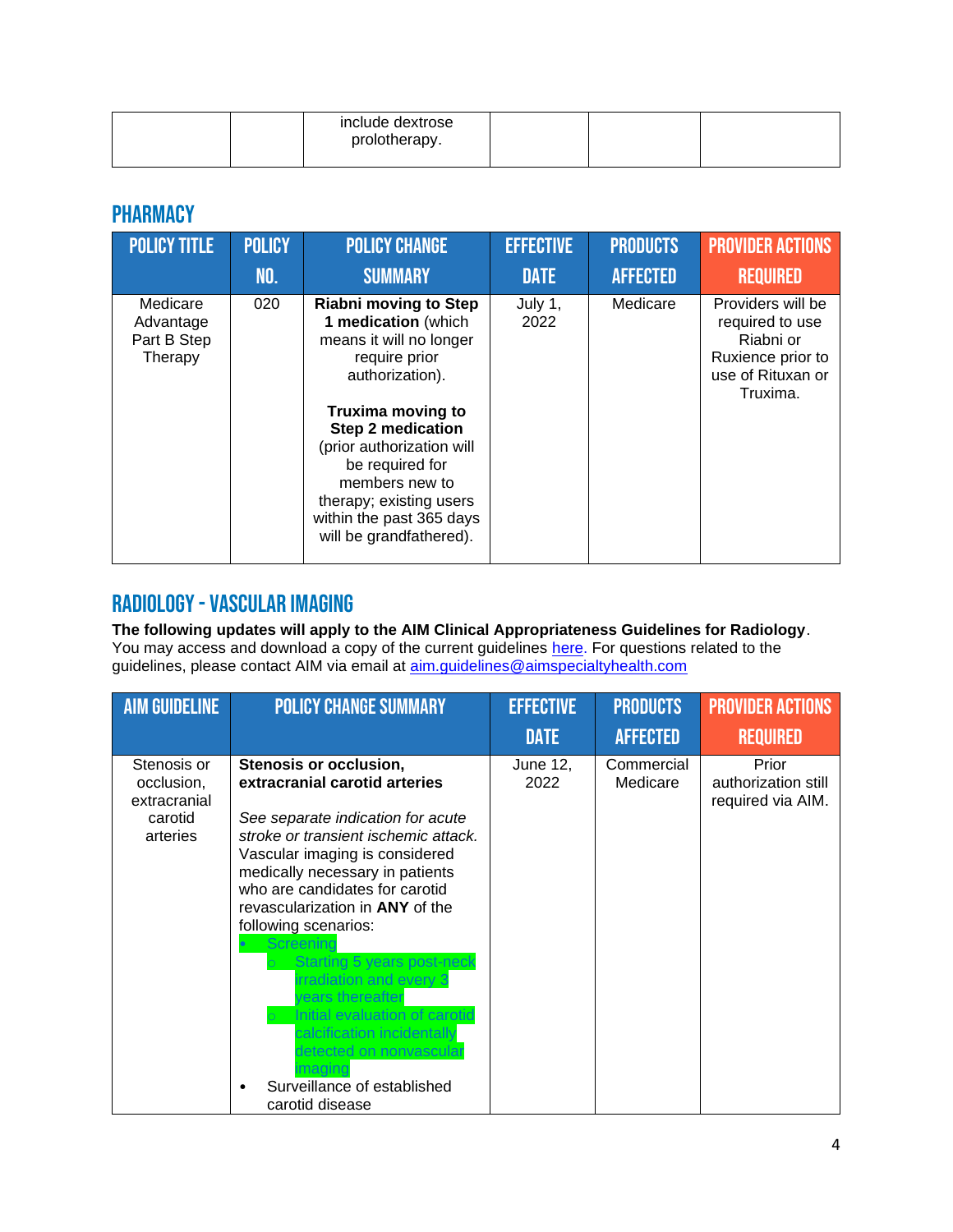|                                                                                   | Stenosis or occlusion in<br>$\circ$<br>asymptomatic persons<br>with no prior<br>revascularization<br>Moderate (50%-<br>$\circ$<br>69%) stenosis:<br>every 12 months<br>Severe (70% or<br>$\circ$<br>greater) stenosis:<br>every 6 months<br>Post-revascularization<br>$\circ$<br>after the first year: every<br>12 months<br>Note: Revascularization refers to<br>carotid endarterectomy or carotid<br>artery stenting. Standard field of<br>view for advanced imaging of the<br>neck includes the aortic arch.<br><b>Explanation of change</b><br><b>Screening: New indications</b><br>post neck irradiation, for<br>incidental carotid calcification<br>Surveillance: alignment with<br>$\bullet$<br>SVS guideline for annual<br>imaging post-revascularization<br>after first year (reduced<br>frequency for residual severe<br>stenosis by prior GL; no<br>change for mild-moderate<br>residual stenosis; expansive<br>when no residual stenosis). |                         |                        |                                                   |
|-----------------------------------------------------------------------------------|--------------------------------------------------------------------------------------------------------------------------------------------------------------------------------------------------------------------------------------------------------------------------------------------------------------------------------------------------------------------------------------------------------------------------------------------------------------------------------------------------------------------------------------------------------------------------------------------------------------------------------------------------------------------------------------------------------------------------------------------------------------------------------------------------------------------------------------------------------------------------------------------------------------------------------------------------------|-------------------------|------------------------|---------------------------------------------------|
| Stroke or<br>transient<br>ischemic<br>attack (TIA),<br>extracranial<br>evaluation | Stroke or transient ischemic<br>attack (TIA), extracranial<br>evaluation<br>Vascular imaging is considered<br>medically necessary in ANY of the<br>following scenarios:<br>Acute (7 days or less)<br>٠<br>stroke/TIA in <b>ANY</b> of the<br>following scenarios:<br>Acute stroke in an<br>$\circ$<br>interventional candidate<br><b>Evidence of acute</b><br>$\circ$<br>ischemia or infarct on<br>brain imaging<br><b>Evaluation following acute</b><br>$\circ$<br><b>TIA</b><br>Subacute (within 30 days)<br>۰<br>stroke/TIA in <b>EITHER</b> of the<br>following scenarios:<br>Signs or symptoms<br>$\circ$<br>attributable to the anterior<br>(carotid) circulation, in<br>patients who are                                                                                                                                                                                                                                                        | <b>June 12,</b><br>2022 | Commercial<br>Medicare | Prior<br>authorization still<br>required via AIM. |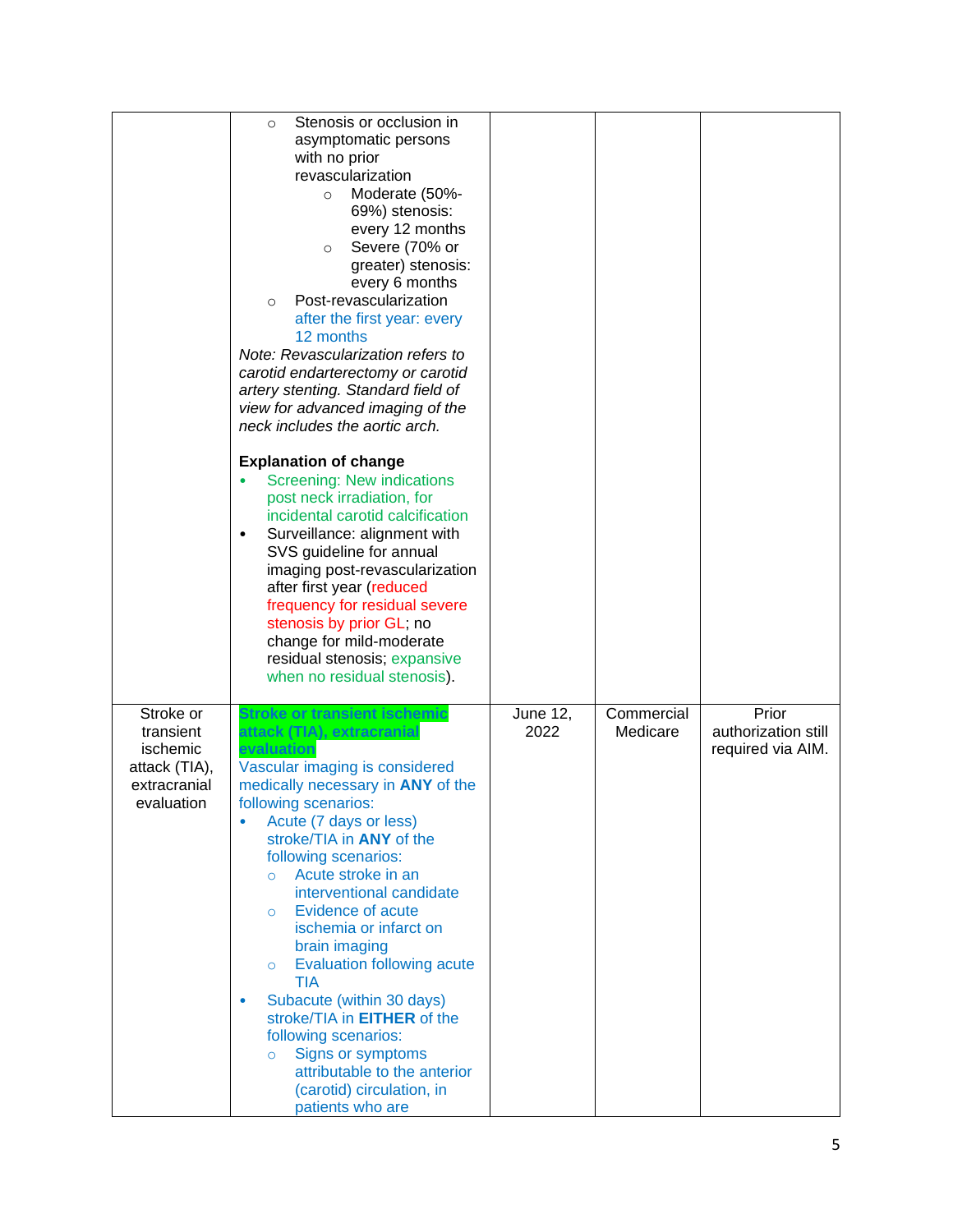|                       | candidates for carotid<br>revascularization<br>Signs or symptoms other<br>$\circ$<br>than syncope attributable<br>to the posterior circulation<br>Chronic (30 days or more)<br>stroke/TIA when no carotid<br>evaluation since the stroke/TIA<br>event in EITHER of the<br>following scenarios:<br>Signs or symptoms<br>attributable to the anterior<br>(carotid) circulation, in<br>patients who are<br>candidates for carotid<br>revascularization<br>Signs or symptoms other<br>$\circ$<br>than syncope attributable |                  |                        |                                                   |
|-----------------------|------------------------------------------------------------------------------------------------------------------------------------------------------------------------------------------------------------------------------------------------------------------------------------------------------------------------------------------------------------------------------------------------------------------------------------------------------------------------------------------------------------------------|------------------|------------------------|---------------------------------------------------|
|                       | to the posterior circulation<br><b>IMAGING STUDY</b><br>Duplex arterial ultrasound (any<br>indication)<br>CTA or MRA neck for acute<br>stroke/TIA, subacute<br>stroke/TIA, and chronic<br>posterior circulation stroke/TIA<br>CTA or MRA neck for chronic<br>anterior circulation stroke/TIA<br>when duplex arterial<br>ultrasound cannot be<br>performed or is nondiagnostic                                                                                                                                          |                  |                        |                                                   |
|                       | <b>Explanation of change</b><br>Recategorization into<br>dedicated Stroke/TIA section<br>(no content change for Acute<br>Stroke/TIA)<br>Subacute stroke/TIA: allow<br><b>CTA/MRA Neck without</b><br>previously prerequisite US in<br>alignment with 2021 AHA/ASA<br>guidelines<br><b>Chronic stroke/TIA: New</b><br>$\bullet$<br>Carotid US indication given<br>potential for intervention;<br><b>CTA/MRA Neck allowed for</b><br>chronic posterior circulation<br>stroke/TIA                                         |                  |                        |                                                   |
| Pulmonary<br>embolism | <b>Pulmonary embolism</b><br>Also see Cardiac Imaging<br>guidelines.<br><b>ADULT</b>                                                                                                                                                                                                                                                                                                                                                                                                                                   | June 12,<br>2022 | Commercial<br>Medicare | Prior<br>authorization still<br>required via AIM. |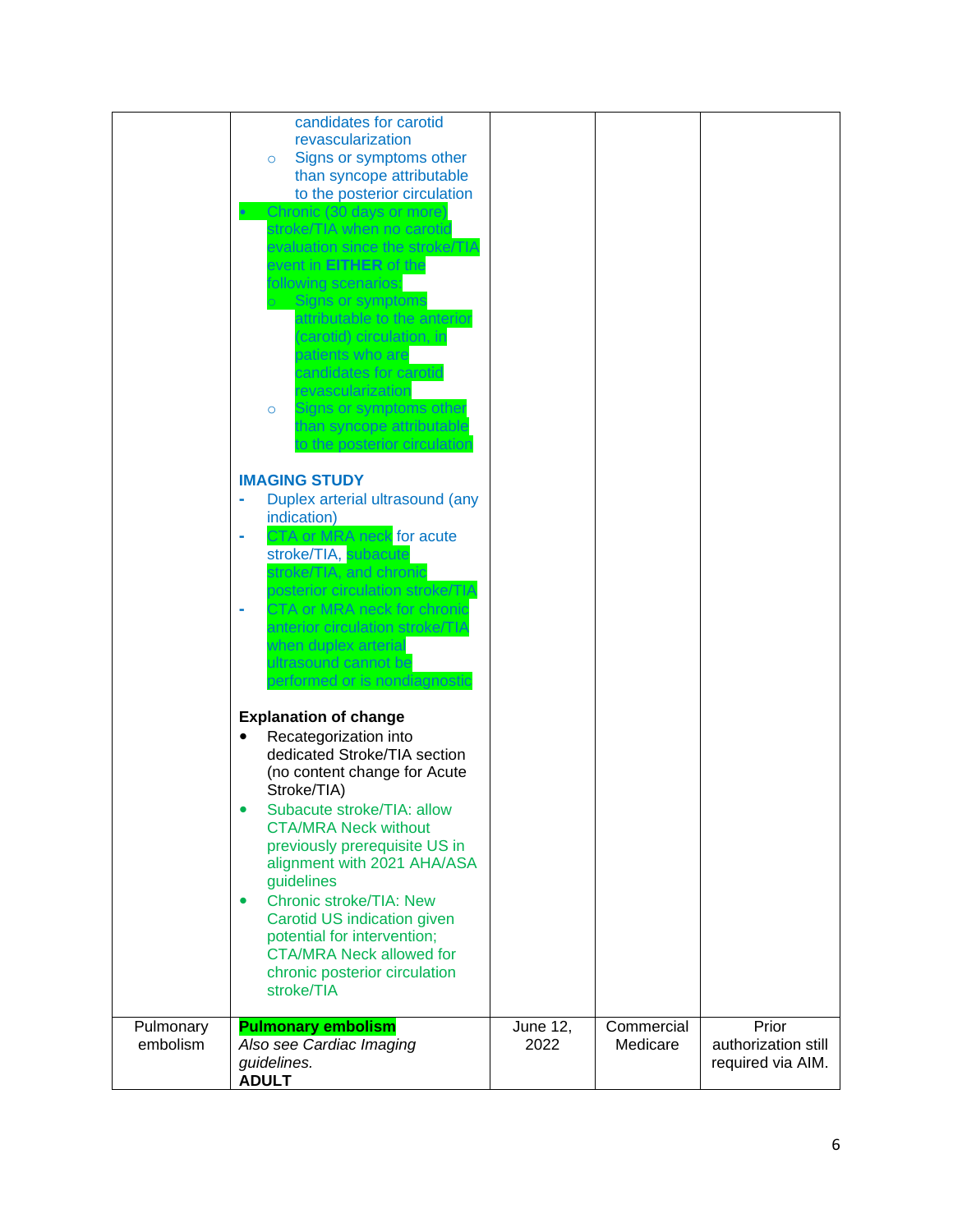| medically necessary in ANY of the<br>following scenarios:<br><b>Pulmonary embolism likely</b><br>based on modified Wells<br>criteria45 ( $>$ 4 points)<br><b>Pulmonary embolism</b><br>$\bullet$<br>unlikely based on modified<br>Wells criteria45 ( $\leq$ 4 points)<br>with a positive D-dimer<br>Suspected pulmonary<br>$\bullet$<br>embolism in pregnancy when<br>PE cannot be excluded by<br>YEARS algorithm (EITHER of<br>the following scenarios):<br>D-dimer $\geq$ 1000 ng/mL<br>$\circ$<br>D-dimer $\geq$ 500 ng/mL and<br>$\circ$<br>ANY of the following:<br>Clinical signs of<br>п<br>deep-vein<br>thrombosis, after<br>normal<br>compression<br>ultrasonography<br>Hemoptysis<br>٠<br>Pulmonary<br>٠<br>embolism as the<br>most likely<br>diagnosis<br><b>PEDIATRIC</b><br>Advanced imaging is considered<br>medically necessary in <b>EITHER</b> of<br>the following scenarios:<br>Moderate or high clinical<br>$\bullet$<br>suspicion of pulmonary<br>embolism<br>Concern for recurrent<br>embolism in patients on<br>adequate medical therapy<br><b>Explanation of change</b><br><b>Removal of CXR requirement</b><br>added last cycle given lower |                                |  |  |
|---------------------------------------------------------------------------------------------------------------------------------------------------------------------------------------------------------------------------------------------------------------------------------------------------------------------------------------------------------------------------------------------------------------------------------------------------------------------------------------------------------------------------------------------------------------------------------------------------------------------------------------------------------------------------------------------------------------------------------------------------------------------------------------------------------------------------------------------------------------------------------------------------------------------------------------------------------------------------------------------------------------------------------------------------------------------------------------------------------------------------------------------------------------------|--------------------------------|--|--|
|                                                                                                                                                                                                                                                                                                                                                                                                                                                                                                                                                                                                                                                                                                                                                                                                                                                                                                                                                                                                                                                                                                                                                                     | Advanced imaging is considered |  |  |
|                                                                                                                                                                                                                                                                                                                                                                                                                                                                                                                                                                                                                                                                                                                                                                                                                                                                                                                                                                                                                                                                                                                                                                     |                                |  |  |
|                                                                                                                                                                                                                                                                                                                                                                                                                                                                                                                                                                                                                                                                                                                                                                                                                                                                                                                                                                                                                                                                                                                                                                     |                                |  |  |
|                                                                                                                                                                                                                                                                                                                                                                                                                                                                                                                                                                                                                                                                                                                                                                                                                                                                                                                                                                                                                                                                                                                                                                     |                                |  |  |
|                                                                                                                                                                                                                                                                                                                                                                                                                                                                                                                                                                                                                                                                                                                                                                                                                                                                                                                                                                                                                                                                                                                                                                     |                                |  |  |
|                                                                                                                                                                                                                                                                                                                                                                                                                                                                                                                                                                                                                                                                                                                                                                                                                                                                                                                                                                                                                                                                                                                                                                     |                                |  |  |
|                                                                                                                                                                                                                                                                                                                                                                                                                                                                                                                                                                                                                                                                                                                                                                                                                                                                                                                                                                                                                                                                                                                                                                     |                                |  |  |
|                                                                                                                                                                                                                                                                                                                                                                                                                                                                                                                                                                                                                                                                                                                                                                                                                                                                                                                                                                                                                                                                                                                                                                     |                                |  |  |
|                                                                                                                                                                                                                                                                                                                                                                                                                                                                                                                                                                                                                                                                                                                                                                                                                                                                                                                                                                                                                                                                                                                                                                     |                                |  |  |
|                                                                                                                                                                                                                                                                                                                                                                                                                                                                                                                                                                                                                                                                                                                                                                                                                                                                                                                                                                                                                                                                                                                                                                     |                                |  |  |
|                                                                                                                                                                                                                                                                                                                                                                                                                                                                                                                                                                                                                                                                                                                                                                                                                                                                                                                                                                                                                                                                                                                                                                     |                                |  |  |
|                                                                                                                                                                                                                                                                                                                                                                                                                                                                                                                                                                                                                                                                                                                                                                                                                                                                                                                                                                                                                                                                                                                                                                     |                                |  |  |
|                                                                                                                                                                                                                                                                                                                                                                                                                                                                                                                                                                                                                                                                                                                                                                                                                                                                                                                                                                                                                                                                                                                                                                     |                                |  |  |
|                                                                                                                                                                                                                                                                                                                                                                                                                                                                                                                                                                                                                                                                                                                                                                                                                                                                                                                                                                                                                                                                                                                                                                     |                                |  |  |
|                                                                                                                                                                                                                                                                                                                                                                                                                                                                                                                                                                                                                                                                                                                                                                                                                                                                                                                                                                                                                                                                                                                                                                     |                                |  |  |
|                                                                                                                                                                                                                                                                                                                                                                                                                                                                                                                                                                                                                                                                                                                                                                                                                                                                                                                                                                                                                                                                                                                                                                     |                                |  |  |
|                                                                                                                                                                                                                                                                                                                                                                                                                                                                                                                                                                                                                                                                                                                                                                                                                                                                                                                                                                                                                                                                                                                                                                     |                                |  |  |
|                                                                                                                                                                                                                                                                                                                                                                                                                                                                                                                                                                                                                                                                                                                                                                                                                                                                                                                                                                                                                                                                                                                                                                     |                                |  |  |
|                                                                                                                                                                                                                                                                                                                                                                                                                                                                                                                                                                                                                                                                                                                                                                                                                                                                                                                                                                                                                                                                                                                                                                     |                                |  |  |
|                                                                                                                                                                                                                                                                                                                                                                                                                                                                                                                                                                                                                                                                                                                                                                                                                                                                                                                                                                                                                                                                                                                                                                     |                                |  |  |
|                                                                                                                                                                                                                                                                                                                                                                                                                                                                                                                                                                                                                                                                                                                                                                                                                                                                                                                                                                                                                                                                                                                                                                     |                                |  |  |
|                                                                                                                                                                                                                                                                                                                                                                                                                                                                                                                                                                                                                                                                                                                                                                                                                                                                                                                                                                                                                                                                                                                                                                     |                                |  |  |
|                                                                                                                                                                                                                                                                                                                                                                                                                                                                                                                                                                                                                                                                                                                                                                                                                                                                                                                                                                                                                                                                                                                                                                     |                                |  |  |
|                                                                                                                                                                                                                                                                                                                                                                                                                                                                                                                                                                                                                                                                                                                                                                                                                                                                                                                                                                                                                                                                                                                                                                     |                                |  |  |
|                                                                                                                                                                                                                                                                                                                                                                                                                                                                                                                                                                                                                                                                                                                                                                                                                                                                                                                                                                                                                                                                                                                                                                     |                                |  |  |
|                                                                                                                                                                                                                                                                                                                                                                                                                                                                                                                                                                                                                                                                                                                                                                                                                                                                                                                                                                                                                                                                                                                                                                     |                                |  |  |
|                                                                                                                                                                                                                                                                                                                                                                                                                                                                                                                                                                                                                                                                                                                                                                                                                                                                                                                                                                                                                                                                                                                                                                     |                                |  |  |
|                                                                                                                                                                                                                                                                                                                                                                                                                                                                                                                                                                                                                                                                                                                                                                                                                                                                                                                                                                                                                                                                                                                                                                     |                                |  |  |
|                                                                                                                                                                                                                                                                                                                                                                                                                                                                                                                                                                                                                                                                                                                                                                                                                                                                                                                                                                                                                                                                                                                                                                     |                                |  |  |
|                                                                                                                                                                                                                                                                                                                                                                                                                                                                                                                                                                                                                                                                                                                                                                                                                                                                                                                                                                                                                                                                                                                                                                     |                                |  |  |
|                                                                                                                                                                                                                                                                                                                                                                                                                                                                                                                                                                                                                                                                                                                                                                                                                                                                                                                                                                                                                                                                                                                                                                     |                                |  |  |
|                                                                                                                                                                                                                                                                                                                                                                                                                                                                                                                                                                                                                                                                                                                                                                                                                                                                                                                                                                                                                                                                                                                                                                     |                                |  |  |
|                                                                                                                                                                                                                                                                                                                                                                                                                                                                                                                                                                                                                                                                                                                                                                                                                                                                                                                                                                                                                                                                                                                                                                     |                                |  |  |
|                                                                                                                                                                                                                                                                                                                                                                                                                                                                                                                                                                                                                                                                                                                                                                                                                                                                                                                                                                                                                                                                                                                                                                     |                                |  |  |
|                                                                                                                                                                                                                                                                                                                                                                                                                                                                                                                                                                                                                                                                                                                                                                                                                                                                                                                                                                                                                                                                                                                                                                     |                                |  |  |
|                                                                                                                                                                                                                                                                                                                                                                                                                                                                                                                                                                                                                                                                                                                                                                                                                                                                                                                                                                                                                                                                                                                                                                     |                                |  |  |
|                                                                                                                                                                                                                                                                                                                                                                                                                                                                                                                                                                                                                                                                                                                                                                                                                                                                                                                                                                                                                                                                                                                                                                     |                                |  |  |
|                                                                                                                                                                                                                                                                                                                                                                                                                                                                                                                                                                                                                                                                                                                                                                                                                                                                                                                                                                                                                                                                                                                                                                     |                                |  |  |
|                                                                                                                                                                                                                                                                                                                                                                                                                                                                                                                                                                                                                                                                                                                                                                                                                                                                                                                                                                                                                                                                                                                                                                     |                                |  |  |
|                                                                                                                                                                                                                                                                                                                                                                                                                                                                                                                                                                                                                                                                                                                                                                                                                                                                                                                                                                                                                                                                                                                                                                     |                                |  |  |
|                                                                                                                                                                                                                                                                                                                                                                                                                                                                                                                                                                                                                                                                                                                                                                                                                                                                                                                                                                                                                                                                                                                                                                     |                                |  |  |
|                                                                                                                                                                                                                                                                                                                                                                                                                                                                                                                                                                                                                                                                                                                                                                                                                                                                                                                                                                                                                                                                                                                                                                     |                                |  |  |
|                                                                                                                                                                                                                                                                                                                                                                                                                                                                                                                                                                                                                                                                                                                                                                                                                                                                                                                                                                                                                                                                                                                                                                     |                                |  |  |
|                                                                                                                                                                                                                                                                                                                                                                                                                                                                                                                                                                                                                                                                                                                                                                                                                                                                                                                                                                                                                                                                                                                                                                     |                                |  |  |
|                                                                                                                                                                                                                                                                                                                                                                                                                                                                                                                                                                                                                                                                                                                                                                                                                                                                                                                                                                                                                                                                                                                                                                     |                                |  |  |
|                                                                                                                                                                                                                                                                                                                                                                                                                                                                                                                                                                                                                                                                                                                                                                                                                                                                                                                                                                                                                                                                                                                                                                     |                                |  |  |
|                                                                                                                                                                                                                                                                                                                                                                                                                                                                                                                                                                                                                                                                                                                                                                                                                                                                                                                                                                                                                                                                                                                                                                     |                                |  |  |
|                                                                                                                                                                                                                                                                                                                                                                                                                                                                                                                                                                                                                                                                                                                                                                                                                                                                                                                                                                                                                                                                                                                                                                     |                                |  |  |
|                                                                                                                                                                                                                                                                                                                                                                                                                                                                                                                                                                                                                                                                                                                                                                                                                                                                                                                                                                                                                                                                                                                                                                     |                                |  |  |
|                                                                                                                                                                                                                                                                                                                                                                                                                                                                                                                                                                                                                                                                                                                                                                                                                                                                                                                                                                                                                                                                                                                                                                     |                                |  |  |
|                                                                                                                                                                                                                                                                                                                                                                                                                                                                                                                                                                                                                                                                                                                                                                                                                                                                                                                                                                                                                                                                                                                                                                     |                                |  |  |
|                                                                                                                                                                                                                                                                                                                                                                                                                                                                                                                                                                                                                                                                                                                                                                                                                                                                                                                                                                                                                                                                                                                                                                     |                                |  |  |
|                                                                                                                                                                                                                                                                                                                                                                                                                                                                                                                                                                                                                                                                                                                                                                                                                                                                                                                                                                                                                                                                                                                                                                     |                                |  |  |
| threshold for elevated D-dimer                                                                                                                                                                                                                                                                                                                                                                                                                                                                                                                                                                                                                                                                                                                                                                                                                                                                                                                                                                                                                                                                                                                                      |                                |  |  |
|                                                                                                                                                                                                                                                                                                                                                                                                                                                                                                                                                                                                                                                                                                                                                                                                                                                                                                                                                                                                                                                                                                                                                                     |                                |  |  |
| scenarios, thrombosis related to                                                                                                                                                                                                                                                                                                                                                                                                                                                                                                                                                                                                                                                                                                                                                                                                                                                                                                                                                                                                                                                                                                                                    |                                |  |  |
| COVID infection, etc                                                                                                                                                                                                                                                                                                                                                                                                                                                                                                                                                                                                                                                                                                                                                                                                                                                                                                                                                                                                                                                                                                                                                |                                |  |  |
|                                                                                                                                                                                                                                                                                                                                                                                                                                                                                                                                                                                                                                                                                                                                                                                                                                                                                                                                                                                                                                                                                                                                                                     |                                |  |  |

## **New 2022 Category III CPT Codes**

**All category III CPT Codes**, including new 2022 codes, are **non-covered** unless they are explicitly described as "medically necessary" in a BCBSMA medical policy. To search for a particular code, click the following link:

#### <https://www.bluecrossma.org/medical-policies/>

and type the code in the search box on the page. Consult the coverage statement of any